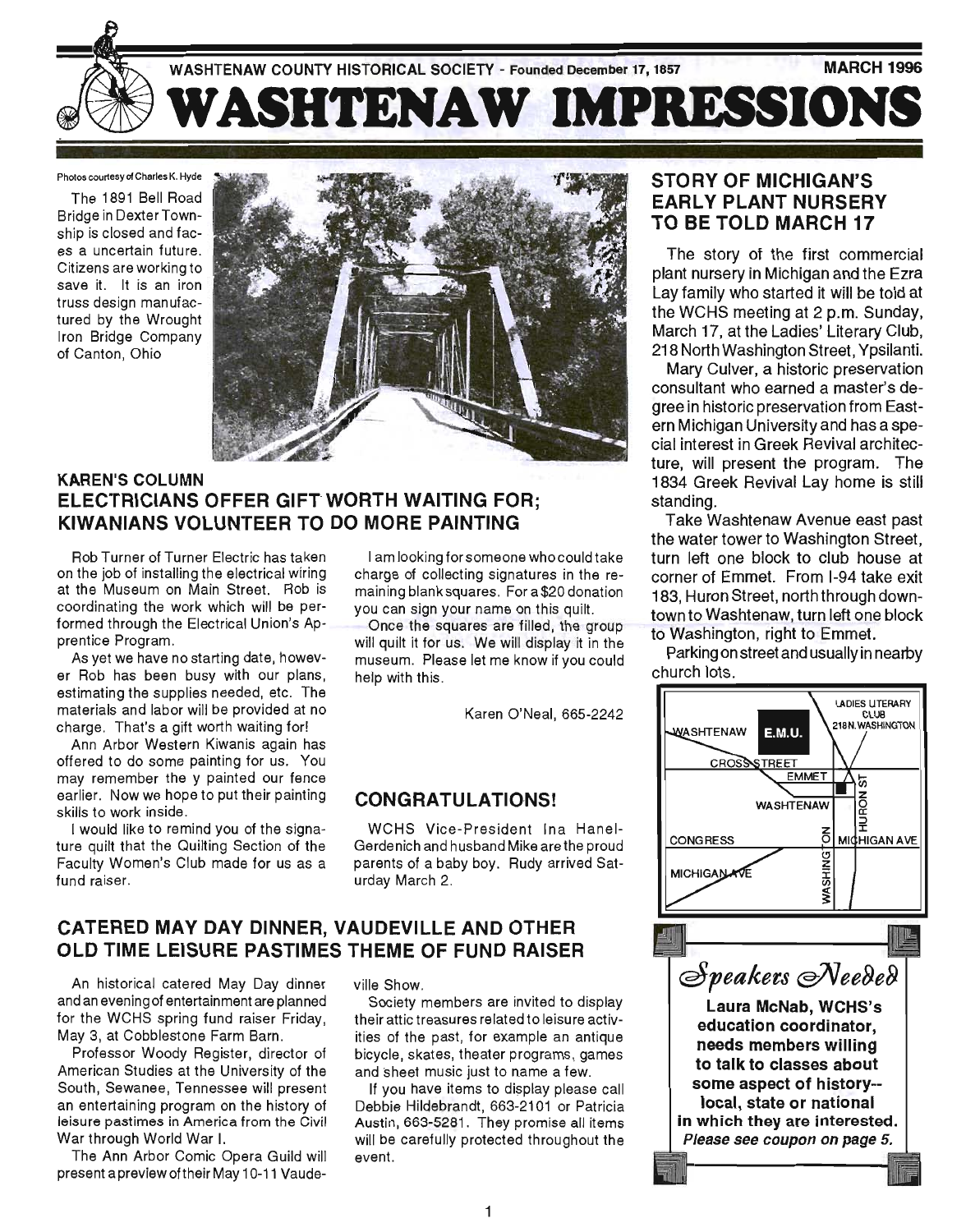# **A NEWWORD IN BRIDGE HISTORY: PRESERVATION**

Covered bridges were not covered to provide lover's lanes, although they are convenient. It wasn't so the horses wouldn't get scared crossing the river. The answer is very simple--it's to keep the truss dry.

The worst thing you can do to timber is to let it get wet, then dry, then wet. Timber does much better if it stays wet constantly or stays dry all the time, Professor Charles K. Hyde told the WCHS February audience.

Hyde, a Wayne State University professor of history since 1974, presented a slide show on "Historic Highway Bridges of Michigan." He is the author of a 1993 book of the same title.

He also discussed problems of preserving historic bridges at the meeting in the Washtenaw Intermediate School District Building which was co-sponsored by WCHS and the Washtenaw County Historic District Commission which is working to save the Bell Road Bridge in Dexter Township.

"To understand the history of bridge design we need to focus on two major considerations , first the materials used to build the bridge--timber, stone, iron, steel or reinforced concrete and how the use of those materials has changed over time.

Secondly, the structural form used--the girder or beam, the truss, the arch, various multiple bridge designs and other forms such as suspension bridges .

" The most common type of bridge that was built throughout the 19th century was timber." He showed a small timber bridge near Ellsworth, Michigan and a larger one in Big Rapids dating from 1862. The Big Rapids bridge was appropriately located a stone's throw from various lumber mills," he noted.

"A sign on the big bridge talks about a \$5 fine for driving on the bridge faster than a walk. Of course they are talking about the rule that you should walk your horses, not trot them as a way of keeping down the tensions on these bridges. Also, horseshoes could do a lot of damage tothe deck.

"A substantial bridge in Grand Ledge was mostly timber except the thin cross members were made of wrought iron." In the picture, pile drivers were driving piles for a brand new concrete bridge nearby. Later he showed the new concrete bridge.

"We are probably most familiar with timber covered bridges. They have a romantic slot in history and, of course, they were recently given great publicity in The Bridges of Madison County,' both the novel and the film.

He showed views of White's Covered Bridge built in 1867 in Kent County near Grand Rapids. A few rotting side panels had been replaced. An interior shot showed the trussing arrangement. "This is actually a through truss bridge done in timber--that is the truss goes overhead as well as being on the sides."

"A curious thing has happened in recent



The Bell Road Bridge

years--bridge engineers have rediscovered the value of timber bridges once again. In rural settings, where we are not talking about interstate highways our own Michigan Department of Transportation (MOOT) has been an innovator in reintroducing timber bridges."

He showed a new laminated timber truss bridge which carries M-26 over the river in Eagle River, Michigan on the Keweenaw Peninsula.

# **ONLY THREE\_ORIGINAL COVERED BRIDGES LEFT**

"Michigan has only three original covered bridges left, not counting one in Greenfield Village which came from Pennsylvania and Bill Zehnder's reconstruction of a covered bridge up in Frankenmuth.

"At one point, the state with its timber resources had thousands and some of them were enormous. There were covered bridges in Grand Rapids across the Grand River which were as long as 600 feet overall.

"The laminated truss consists of layers and layers of timber laminated with glue. They treat it to protect it from the weather. One of the wonderful advantages of timber bridges is that the salt that we use has no noticeable effect on them. They are not like a steel or concrete bridge that ends up being damaged over time by salt.

"The second type of bridge I want to talk about are metal truss bridges ." He showed a pony truss bridge that once stood in Dexter over Mill Creek. There was no structural member crossing over the top of it

"This design is called a bowstring truss because it looks like a bow with the string pulled back. Most of these were fairly small and they have disappeared. There bridges.

are only a couple left- one is on private property west of Charlotte."

He showed "an enormous one" that had been assembled in Muskegon on land and was about to be moved into place.

"Most of Michigan's iron truss bridges in the 19th century were manufactured out of state, primarily in Ohio although there were some made in other states including Wisconsin and Pennsylvania. Michigan produced only a handful of its iron truss

"The county or town would place an order for a bridge, sometimes after competitive bidding, sometimes not. The bridge would be fabricated in the factory. It would be assembled there, then disassembled for shipping.

They were connected by pins so you could simply take it apart and ship it up here by rail. Then a local contractor would reassemble it, usually with someone from the bridge company present to tell them what to do and make sure they did it right.

"Usually the local community would have already built the abutments that it was going to rest on. Then they'd have this wonderful chore of moving the darn thing and putting it in place.

"This particular one was about 120 feet in length. People in the picture who are all dressed up are probably the county commissioners out to get their picture taken to show what a wonderful job they did.

"Among the workers are two very dark complected individuals who are either Native American or Black. It's not easy to tell from the original photograph.

"They had to build temporary forms of logs to keep the bridge from tipping in once they got the bridge out half way across. After that it's like a teeter."

He showed a typical surviving rural pony truss bridge. "They are usually fairly narrow and between 40 and 60 feet in length. Then there are some bigger ones."

He showed a larger bridge near Saginaw with ice piled uptothe bottom ofthe bridge. "The story is that an hour after the picture was taken the bridge was swept downstream."

In the next picture a silhouetted human figure is doing a head stand on top of the bridge. "I don't know what that lunatic up there is doing."

"The wrought iron bridges actually are a mixture of wrought iron and cast iron. Wrought iron takes care of the tension forces that the bridge undergoes when a load goes across it. Cast iron holds up to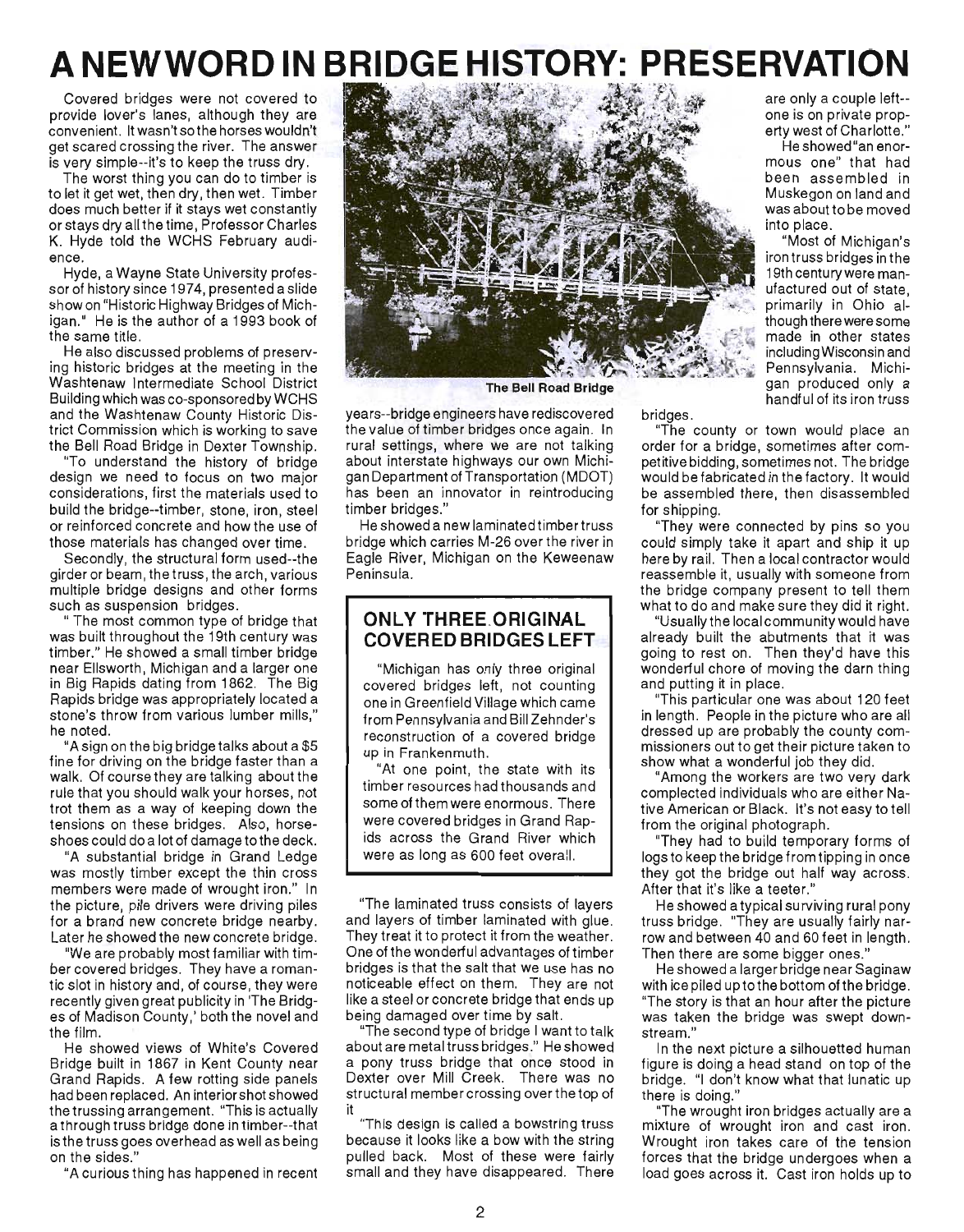troit and Windsor, Ontario, com-plected in 1929, and the Mackinac Bridge, which opened in 1957, were shown under construction.

"The Zilwaukee Bridge is not quite historic yet but it will be recognized in the future as a monument to foolishness and cost overruns."

The state of many of Michigan's historic highway bridges was symbolized by a view with signs, 'Road Ends' and 'Bridge Closed.'

"A lot of bridges have, in fact, become so structurally unsound that there's not much that can be done with them. The state highway engineers did some test borings on the West Cross Street Bridge in Ypsilanti to see how much the gravel fill had settled.

"They expected to find the fill maybe six inches or a foot below the level of the bridge. They discovered to their horror there was no fill left. It had washed out through holes in the piers. That with other serious problems made the bridge a real hazard.

"They quickly replaced it. The replacement is a pretty unimaginative standard concrete bridge but, at least, they kept the same configuration with two spans.

"Now I come to the preservation challenge. There are a lot of possibilities for preserving bridges. Highway bridges are one of Michigan's most common historic resources, one of the most common features of the built environment.

"The state has more than 11,000 bridges over 28 feet in length. The best estimate is that about a third of those have some serious structural failing and are not up to carrying the traffic they are asked to carry.

"Historic bridges are threatened for a variety of reasons. Often the volume and weight of traffic increases. Those responsible decide the bridge is going to be replaced in the future and they stop doing preventive maintenance- -they do demolition by neglect.

"I think historic bridges are threatened in a general sense because most of the general public views them as purely utilitarian features of the landscape which are disposable. They are viewed as something to use, not something to look at and enjoy.

"Unless you are driving through a truss bridge most people have no sense of what the bridge undemeath is like. We pay attention, of course, when we cross any bridge that is too big to ignore, like the Mackinac Bridge.

"Bridges are less likely to have strong preservation-minded supporters or advocates. It is generally easier to find preservationists that want to preserve a school, a church or a city hall. Highway bridges, frankly, are not always pretty structures.

"There has also come into play what I call the highway lobby for want of a better term. There are engineers, consulting engineers and construction contractors who view getting rid of old bridges and building new ones as a way of increasing their revenues and profits.

"They will argue vehemently that the bridge has become dangerous, it's not wide enough, it's not strong enough. The most common argument is the school bus argument-- we can't have a school bus, loaded with our pre-



Reinforced concrete bridges became popular in the early 20th century. demolition in 1978. It This one crosses the Thornapple River in Kent County. was fabricated by the

cious children, using this bridge because they are going to end up in the drink. Most of the time that's simply not true.

"Another argument is that getting a new bridge isn't going to cost much anyway because the federal government is going to pay 70 percent of the cost and we'll get state aid for most of the rest.

"In the end all that money is our own tax dollars. I say not so fast. Under new federal regulations, federal money can be used for rehabilitating old bridges and bringing them up to standard if that is possible.

"The federal government will sometimes pay to move a historic bridge so it can be preserved. The rule of thumb is that it allows as much money to move a bridge as it would have allowed to demolish it.

#### **CANTON, OHIO FIRM MADE OUR 1876 FOSTER BRIDGE**

Professor Hyde showed the Foster or Maple Road Bridge north of Ann Arbor, dating from 1876. It is one of the two oldest iron truss bridges in the state.

"It was made by the Wrought Iron Bridge Company of Canton, Ohio. That company was the most prolific builder of iron truss bridges in Michigan. I've been able to identify about 160 bridges that that company built and I'm sure there were more."

"I would argue that repairing and rehabilitating is usually cheaper than replacing it with a new one. Often more people get jobs by rehabilitation than by new construction. It's more labor intensive.

"There are a wide variety of options that can be adopted to save old bridges and still provide safety. One is to rehabilitate the historic bridge without destroying the historic integrity or fabric. Often this can be done by replacing

damaged or worn out structural members with new ones.

"The Fallasburg Covered Bridge in Kent County right now, with the aid of MDOT, has been taken apart and damaged, worn and cracked timber beams were replaced. The bridge is going to be rebuilt and reassembled and will be useful another 50-60 years.

"The Sixth Street Bridge in Grand Rapids, an 1886 truss bridge, was slated for Massillon Bridge Com-

pany of Massillon, Ohio.

"After a real bridge preservation battle, and really the first one involving the state Bureau of History and local groups, this bridge was saved.

"The combination of BOH and local support changed plans to destroy the old bridge and replace it with a six-lane concrete highway bridge which no one in Grand Rapids wanted except the city engineer and some contractors.

"In the first place, businesses on either side of the bridge feared that during new construction they would simply go out of business because there was no way to get to them.

"They restored the bridge by replacing damaged structural members with new. The city engineer decided to paint the restored bridge red even though we provided very clear evidence it had always been gray or black.

"The 1886 Second Street Bridge in Allegan in Allegan County is another preservation victory. It was fabricated by the King Iron Bridge Company of Cleveland. It was restored in 1982.

"They picked up the entire bridge with a crane, moved it to shore, disassembled it and replaced most of the iron structural members with steel, reassembled it and moved it back in place. You would not know it was not the original.

"Today Allegan has an annual civic celebration called Bridgefest, centering around the bridge and the anniversary of when it opened.

"The Bridge Street Bridge in Portland over the Grand River was built in 1890 and restored in 1990. It is a rare example of a non-Ohio bridge. It was built by Groton Bridge and Manufacturing Company of Groton, New York.

"It may not be pure but what they did was smart. They put up good side barriers so that no one would ruin into the bridge in the future. The bridge is now one-way.

"Recently MDOThas rehabilitated two bridges which are very similar--the Mortimer Cooley Bridge in Manistee County and the US-2 Bridge, commonly called the Cut River Bridge, in Mackinac County.

"They did it without destroying the historical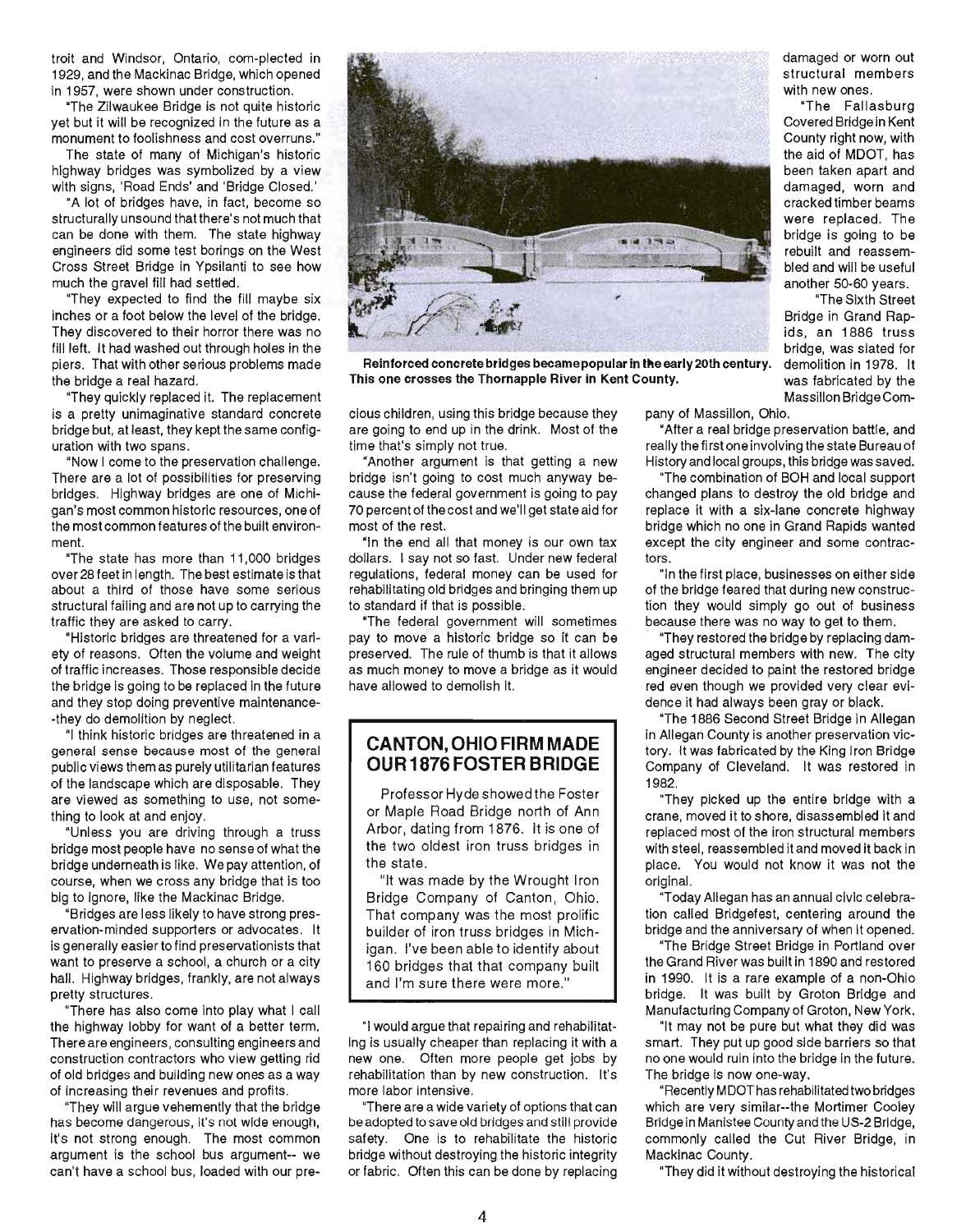compression forces.

"Once they went over to steel, around the turn of the century, then the entire bridge was built of steel. Steel was very good for both forces .

"The older iron bridges were pin connected with a bolt and a nut on the end of it. When we get into the 1890s we see a conversion to riveted connections once there were good portable riveting machines developed.

"From the standpoint of historic preservation you are better off if the bridge you are trying to preserve is pin connected because you can sometimes pick up a bridge like this if you have a big enough crane, move it to shore and take the pins out to replace parts that need to be replaced.

"The Bell Road Bridge in Washtenaw County [which citizens are trying to save from demolition] is another Wrought Iron Bridge Company design in a gorgeous rural setting. Every time I see a picture of this bridge there is somebody fishing, riding in a canoe or kayak or rafting in the water below.

"A lot of iron and later steel truss bridges were quite large. One north of Grand Rapids was about 600 feet long. It is no longer with us."

Next he showed some movable bridges. A little swing bridge in New Richmond in Allegan County is on the Kalamazoo River. It swung 90 degrees on a pier and allowed very small boats to pass under it. It would have been hand-cranked.

"Someone would have to get out of the boat and put a big wrench into a turning gear. You could turn it by hand as long as it was well lubricated and well balanced.

"A much larger movable span, no longer with us, was the Sixth Street Bridge in Bay City.

"Most crossings have had several different types of bridges on them at one time or another if they have been used for any length of time .

"One case where I could actually trace most of the bridges was on Military Street over the Black River in Port Huron. The first bridge of which we have a photograph was built in 1857 and was a swing bridge. There actually was a small swinging bridge there earlier but there are no photographs of it because it was before the age of photography.

"The 1857 bridge was replaced by an iron swing bridge in 1884. A sign on it said 'You will like Port Huron.' The 1884 bridge stood until 1914 when it was replaced by a draw bridge or bascule bridge.

"The disadvantage of swing bridges is that you have a pier in the middle which ships would run into and it does not allow a very wide space for ships to pass. The 1914 bridge survived until 1991 when it was replaced by yet another bascule bridge."

He showed a view of it with the two 'leafs' in open position.

"These bridges would have very large counterweights so a very small electric



White's Covered Bridge, 1867, in Kent County near Grand Rapids. One near Grand Rap-

motor was all that was needed to turn them. Every time they put down a new layer of pavement on the bridge, the engineers would have to come back and re-set the counterweights to make it easy to operate."

"The third major type of bridge I want to talk about is reinforced concrete. They came into use in the United States in the 1890s. From 1900 to 1930 they were the most common type of new bridge built in Michigan.

"State and local governments preferred this design because they could build a bridge using local labor and did not have to depend on other-state bridge companies.

"The other-state bridge companies, I should add, developed an elaborate system of price fixing and rigged bidding in the 1880s and '90s. A town would askfor bids. They would get one lower bid and several at a high level. The companies were

#### **RAILROAD WHISTLE CAUSES FAST EXIT**

Professor Hyde showed a railroad bridge near Grand Ledge, west of Lansing. "It's called a deck truss bridge because the structural system is all underneath the bridge surface."

"I was out in the middle of this bridge photographing it when I heard a train whistle. That was bad enough but I couldn't tell from which direction it was coming. I hiked off the bridge quickly."

conspiring sothey would all get their share."

He showed two concrete arch bridges in Grand Rapids , one a "filled" type. "In the latter the concrete is probably only six inches thick and the middle is filled with gravel and soiL"

Through the arch of a concrete bridge in Grand Ledge you could see the remains of a timber bridge shown earlier.

"MOOT in all its wisdom decided several years ago that the bridge was structurally unsound and \ needed to be replaced. They found out after about a year of demolition that it wasn't unsound and was probably good for another 40-50 years if they had been a little more careful in their analysis."

Professor Hyde found only two concrete through-arch bridges in Michigan, ids and a second in Adrian.

"A lot of the concrete bridges were beam bridges. The first trunk line bridge built in Michigan with state aid was at Michigamme, west of Ishpeming, in 1914. It's not in use any more.

There are some elaborate, pretty concrete bridges." He showed one near Petoskey and one in Novi that carried Grand River Avenue over the railroad. Both are no longer with us.

"A design uniqueto Michigan and Ontario is the so-called camel back bridge which is in fact a girder bridge. I did a survey forthe National Park Service some years ago and I sent pictures of these bridges to Washington, D.C.

"They called me up and said what is that. They hadn't seen anything quite like them. They were developed by the first MOOT bridge engineer, C.V. Dewart. You could build them in spans of varying length. The state would provide plans free to county road commissions and local governments.

"At one time there were several hundred camel back bridges in Michigan. I think we are down to only about 25 now.

"Starting in the mid-20th century there have been a variety of steel bridges including suspension and cantilever trusses."

A view of the Blue Water Bridge linking Port Huron and Sarnia, Ontario showed the little railroad station from which Thomas Edison began his trips to Detroit seiling newspapers. A Great Lakes ore carrier was passing beneath the bridge.

The International Bridge at Sault Sainte Marie for automobile traffic was completed in 1962.

"The 1935 Mortimer E. Cooley Bridge carries M-55 over the Manistee River in Manistee County. Cooley was a longtime dean of the University of Michigan Engineering School.

"He was so honored because early on he established a sort of co-op program where U-M civil engineers would work for the state highway department summers and even during the year itself on various projects."

The Ambassador Bridge between De-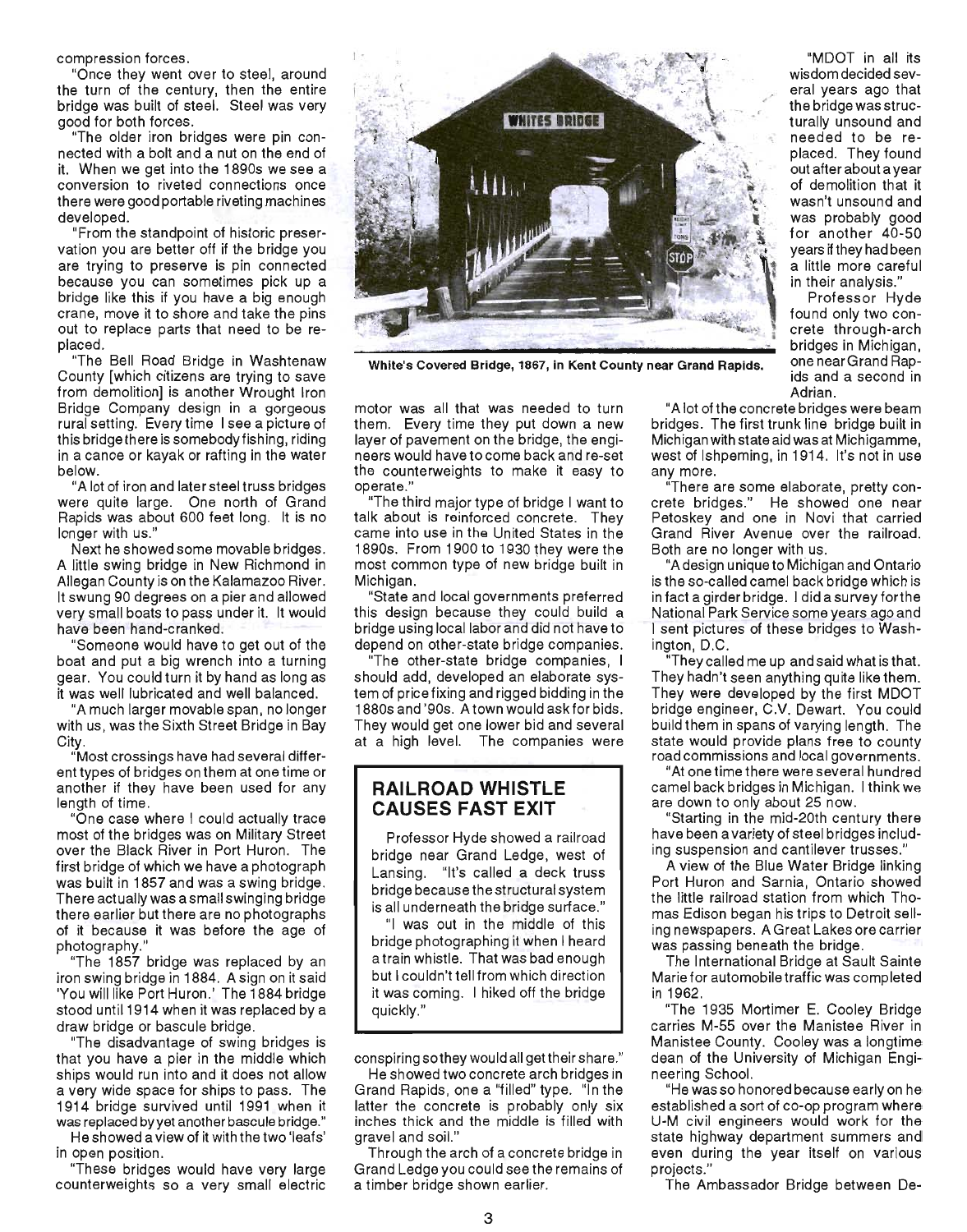integrity of either bridge and yet addressing the concerns of the Federal Highway Administration on both. The concern was that the lanes were not wide enough.

"With a little bit of ingenuity and common sense, MDOT widened the bridges by cantilevering out from the old edge of the bridge an additional six feet and moved the sidewalks to the new area.

"They saved the old railing and moved that to the outside, then created a new sidewalk on both sides of the bridge and ended up with wide enough lanes.

"They put sidewalks on both sides of the Cut River Bridge because it's such a scenic place with an enormous gorge under it. It has been called 'the million dollar bridge over a five-cent river.'

"At one point the City of Detroit decided they were going to replace the 1923 Belle Isle Bridge. They changed their mind very quickly when they found out it would cost something like \$70 million.

"In 1984 they completed an \$11 million rehabilitation project. They cut out deteriorated sections of the arches and rebuilt them. They kept the historic light standards and rails.

"The only way they altered the original appearance, and I don't find it objectionable, is they added New Jersey barriers along the side of the sidewalks. Detroiters have had a bad habit of driving off the bridge into the Detroit River either accidentally under the influence of one chemical or another or deliberately. The barriers prevent that.

"Another solution is to use an historic bridge, that perhaps is not adequate for motor vehicle traffic, as a pedestrian or bike path bridge and then replace it at another location. That was done with the US-12 bridge in Mottville in st. Joseph County after there was a lot of public outcry from locals.

""They built a new modern bridge next to the old one which was restored. They've done that increasingly in various parts of the state."

He showed the original 1915 deck truss bridge in Eagle River which used to carry M-26 over a beautiful gorge with the new timber arch replacement next to it. The old narrow bridge is a wonderful perch for tourists to take pictures. The old bridge was preserved in part because much of Eagle River is a historic district.

"Another alternative which most people don't care for but it is certainly better than demolition is to move a historic bridge to a new location. That's fairly easy to do with truss bridges, either timber, iron or steel. Concrete bridges simply do not move.

The 1987 Federal Surface Transportation Act states:

"Congress hereby finds and declares it to be in the national interest to encourage the rehabilitation and reuse and preservation of bridges significant in American history in architecture, engineering and culture.

"Historic bridges are important links to our past, serve as safe and vital transportation routes of the present and can represent a significant resource for the future."

#### **PANIC STOP SAVES BRI DGE**

"The vertical lift bridge connecting Houghton and Hancock in the Upper Peninsula was finished in 1959.

"The story is thatthe day the bridge was dedicated it was in the down position when a Great Lakes ore carrier approached.

"The ship's captain sounded his horn but the bridge operator could not get the bridge to go up. At that point the captain began to panic, thinking he was going to wreck this brand new bridge.

"He dropped anchor and was able to stop the ship in time but he pulled out all the telephone and electric cables that were in the water."

"What can local historical persons and groups do to preserve bridges?

1. Raise hell and more hell.

2. Enlist the aid of the Michigan Bureau of History at some point. However, the BOH is not going to get involved until they have clear evidence of widespread local concern.

In Grand Rapids people wrote hundreds of letters to local newspapers, had demonstrations on the bridge with picket signs and bake sales to raise money to save the bridge. They got hundreds and hundreds of local people involved.

3. Find your own experts to challenge the so-called expert engineer's recommendations that a bridge is beyond repair.

In the case of the Sixth Street Bridge in Grand Rapids, local people got a structural engineer from the U-M named Robert Darvas. He did his own analysis and presented evidence that the other engineers exaggerated the damage.

Then the BOH could prove that the local money needed to rehabilitate the bridge was going to be a lot less than the local money needed to demolish and build new. The Grand Rapids City Council then voted against the recommendation of their own city engineer.

"I think BOH and MDOT are more willing to build a new bridge in a new location and leave the old standing than to try to rehabilitate the old to carry all traffic.

"It is difficult to take a bridge that may date from the 1870s or '80s and never intended to carry heavy traffic and bring that up to standard to carry trucks and school buses.

4. A lot of what is needed is an educational effort. When you can point out to your county road commissioners what has already been done in other parts of the state by other county road commissions that can sometimes help the cause.

5. If you have an election coming up soon you could threaten to vote against them if they don't vote right. (In Washtenaw County the three county road commissioners are appointed by the County Board of Commissioners.)

# **HISTORIC PRESERVATION CONFERENCE HERE**

The 16th annual Preservation Conference, "Good Places to Live and Work, Using Preservation To Make Your Community Stand Out," will be held in Ann Arbor April 19 & 20.

The City of Ann Arbor Historic District Commission and the office of the University of Michigan planner are co-sponsors with the Michigan Historic Preservation Network, the Michigan Historical Center and the National Trust for Historic Preservation .

## **CERTIFICATES OFFERED**

Hand lettered certificates are offered free of charge, framed if desired, by WCHS to organizations, businesses, schools, etc. for milestone anniversaries. Information: 663-8826.

|                              | local, Michigan or American history please return form to: | If you would be willing to help by presenting classroom talks about any aspect of |  |
|------------------------------|------------------------------------------------------------|-----------------------------------------------------------------------------------|--|
|                              |                                                            | <b>WCHS</b><br>Post Office Box 3336 • Ann Arbor, MI 48106-3336                    |  |
|                              |                                                            | For more information call Laura at 313 / 699-8515                                 |  |
|                              |                                                            |                                                                                   |  |
|                              |                                                            |                                                                                   |  |
|                              |                                                            | Telephone: Day: ___________________________________ Evening: ___________________  |  |
| $\mathsf{Topic}(\mathbf{s})$ |                                                            |                                                                                   |  |